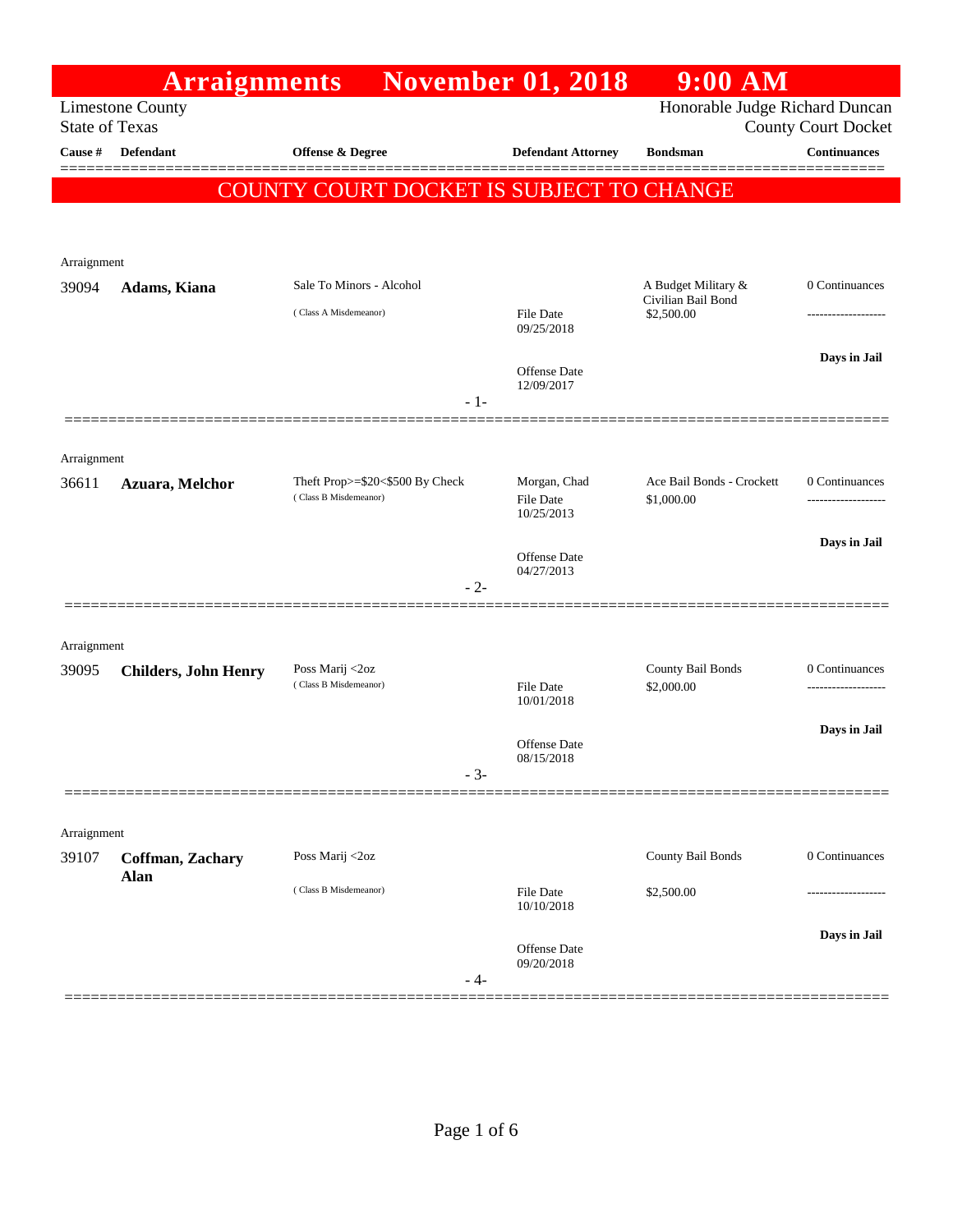| Honorable Judge Richard Duncan<br><b>Limestone County</b><br><b>State of Texas</b><br>Offense & Degree<br>Cause #<br>Defendant<br><b>Defendant Attorney</b><br><b>Bondsman</b><br>COUNTY COURT DOCKET IS SUBJECT TO CHANGE<br>Arraignment<br><b>Criminal Trespass</b><br>Moore, David E.<br>County Bail Bonds<br>39106<br>Damiata, Nicholas<br>Edward<br>(Class B Misdemeanor)<br>\$2,000.00<br><b>File Date</b><br>10/10/2018<br>Offense Date<br>09/23/2018<br>$-5-$<br>Arraignment<br>Freebird Bail Bonds<br>Theft Prop $>=$ \$100 $<$ \$750<br>39101<br><b>Duoto, Lacey Ross</b><br>(Class B Misdemeanor)<br>\$1,000.00<br><b>File Date</b><br>10/01/2018<br><b>Offense Date</b><br>07/19/2018<br>$-6-$<br>Arraignment<br>Freebird Bail Bonds<br>Driving W/Lic Inv W/Prev<br>39059<br>Hayes, Jenifer Blann<br>Conv/Susp/W/O Fin Res<br>(Class B Misdemeanor)<br><b>File Date</b><br>\$2,000.00<br>08/21/2018<br>Offense Date<br>07/10/2018<br>$-7-$<br>Arraignment<br>Reed, Benjie<br>Reed, Benjie<br>Poss Marij <2oz<br>39098<br>Heard, Bobby Joe<br>(Class B Misdemeanor)<br>\$2,000.00<br>File Date<br>10/01/2018 | <b>Arraignments</b> |  | <b>November 01, 2018</b> | $9:00$ AM |                            |
|-------------------------------------------------------------------------------------------------------------------------------------------------------------------------------------------------------------------------------------------------------------------------------------------------------------------------------------------------------------------------------------------------------------------------------------------------------------------------------------------------------------------------------------------------------------------------------------------------------------------------------------------------------------------------------------------------------------------------------------------------------------------------------------------------------------------------------------------------------------------------------------------------------------------------------------------------------------------------------------------------------------------------------------------------------------------------------------------------------------------------|---------------------|--|--------------------------|-----------|----------------------------|
|                                                                                                                                                                                                                                                                                                                                                                                                                                                                                                                                                                                                                                                                                                                                                                                                                                                                                                                                                                                                                                                                                                                         |                     |  |                          |           | <b>County Court Docket</b> |
|                                                                                                                                                                                                                                                                                                                                                                                                                                                                                                                                                                                                                                                                                                                                                                                                                                                                                                                                                                                                                                                                                                                         |                     |  |                          |           | <b>Continuances</b>        |
|                                                                                                                                                                                                                                                                                                                                                                                                                                                                                                                                                                                                                                                                                                                                                                                                                                                                                                                                                                                                                                                                                                                         |                     |  |                          |           |                            |
|                                                                                                                                                                                                                                                                                                                                                                                                                                                                                                                                                                                                                                                                                                                                                                                                                                                                                                                                                                                                                                                                                                                         |                     |  |                          |           |                            |
|                                                                                                                                                                                                                                                                                                                                                                                                                                                                                                                                                                                                                                                                                                                                                                                                                                                                                                                                                                                                                                                                                                                         |                     |  |                          |           | 0 Continuances             |
|                                                                                                                                                                                                                                                                                                                                                                                                                                                                                                                                                                                                                                                                                                                                                                                                                                                                                                                                                                                                                                                                                                                         |                     |  |                          |           |                            |
|                                                                                                                                                                                                                                                                                                                                                                                                                                                                                                                                                                                                                                                                                                                                                                                                                                                                                                                                                                                                                                                                                                                         |                     |  |                          |           | Days in Jail               |
|                                                                                                                                                                                                                                                                                                                                                                                                                                                                                                                                                                                                                                                                                                                                                                                                                                                                                                                                                                                                                                                                                                                         |                     |  |                          |           |                            |
|                                                                                                                                                                                                                                                                                                                                                                                                                                                                                                                                                                                                                                                                                                                                                                                                                                                                                                                                                                                                                                                                                                                         |                     |  |                          |           | 0 Continuances             |
|                                                                                                                                                                                                                                                                                                                                                                                                                                                                                                                                                                                                                                                                                                                                                                                                                                                                                                                                                                                                                                                                                                                         |                     |  |                          |           | Days in Jail               |
|                                                                                                                                                                                                                                                                                                                                                                                                                                                                                                                                                                                                                                                                                                                                                                                                                                                                                                                                                                                                                                                                                                                         |                     |  |                          |           |                            |
|                                                                                                                                                                                                                                                                                                                                                                                                                                                                                                                                                                                                                                                                                                                                                                                                                                                                                                                                                                                                                                                                                                                         |                     |  |                          |           |                            |
|                                                                                                                                                                                                                                                                                                                                                                                                                                                                                                                                                                                                                                                                                                                                                                                                                                                                                                                                                                                                                                                                                                                         |                     |  |                          |           | 0 Continuances             |
|                                                                                                                                                                                                                                                                                                                                                                                                                                                                                                                                                                                                                                                                                                                                                                                                                                                                                                                                                                                                                                                                                                                         |                     |  |                          |           |                            |
|                                                                                                                                                                                                                                                                                                                                                                                                                                                                                                                                                                                                                                                                                                                                                                                                                                                                                                                                                                                                                                                                                                                         |                     |  |                          |           | Days in Jail               |
|                                                                                                                                                                                                                                                                                                                                                                                                                                                                                                                                                                                                                                                                                                                                                                                                                                                                                                                                                                                                                                                                                                                         |                     |  |                          |           |                            |
|                                                                                                                                                                                                                                                                                                                                                                                                                                                                                                                                                                                                                                                                                                                                                                                                                                                                                                                                                                                                                                                                                                                         |                     |  |                          |           |                            |
|                                                                                                                                                                                                                                                                                                                                                                                                                                                                                                                                                                                                                                                                                                                                                                                                                                                                                                                                                                                                                                                                                                                         |                     |  |                          |           | 0 Continuances             |
|                                                                                                                                                                                                                                                                                                                                                                                                                                                                                                                                                                                                                                                                                                                                                                                                                                                                                                                                                                                                                                                                                                                         |                     |  |                          |           | Days in Jail               |
| Offense Date<br>08/02/2018<br>$-8-$                                                                                                                                                                                                                                                                                                                                                                                                                                                                                                                                                                                                                                                                                                                                                                                                                                                                                                                                                                                                                                                                                     |                     |  |                          |           |                            |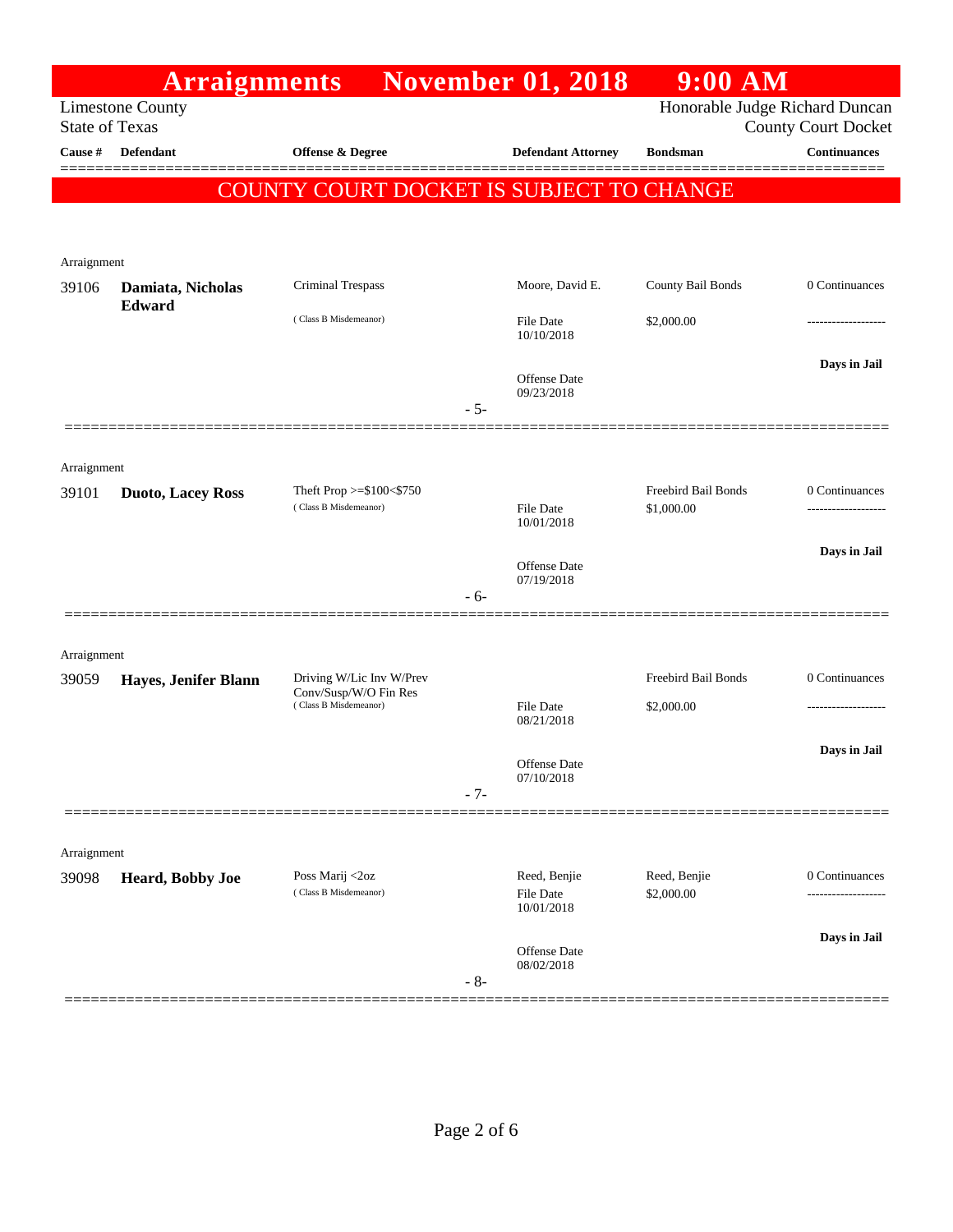|                                  | <b>Arraignments</b>      |                                                                        | <b>November 01, 2018</b>       | $9:00$ AM                       |                                                   |
|----------------------------------|--------------------------|------------------------------------------------------------------------|--------------------------------|---------------------------------|---------------------------------------------------|
|                                  | <b>Limestone County</b>  |                                                                        |                                | Honorable Judge Richard Duncan  |                                                   |
| <b>State of Texas</b><br>Cause # | <b>Defendant</b>         | <b>Offense &amp; Degree</b>                                            | <b>Defendant Attorney</b>      | <b>Bondsman</b>                 | <b>County Court Docket</b><br><b>Continuances</b> |
|                                  |                          |                                                                        |                                |                                 | =====                                             |
|                                  |                          | COUNTY COURT DOCKET IS SUBJECT TO CHANGE                               |                                |                                 |                                                   |
|                                  |                          |                                                                        |                                |                                 |                                                   |
| Arraignment                      |                          |                                                                        |                                |                                 |                                                   |
| 39110                            | Jiminez, Melissa Ann     | Poss Cs Pg $3 < 28g$                                                   |                                | County Bail Bonds               | 0 Continuances                                    |
|                                  |                          | (Class A Misdemeanor)                                                  | File Date<br>10/10/2018        | \$2,000.00                      | ----------------                                  |
|                                  |                          |                                                                        |                                |                                 | Days in Jail                                      |
|                                  |                          |                                                                        | Offense Date<br>09/19/2018     |                                 |                                                   |
|                                  |                          | $-9-$                                                                  |                                |                                 |                                                   |
|                                  |                          |                                                                        |                                |                                 |                                                   |
| Arraignment                      |                          |                                                                        |                                |                                 |                                                   |
| 39111                            | Jiminez, Melissa Ann     | Poss Dangerous Drug<br>(Class A Misdemeanor)                           | <b>File Date</b>               | County Bail Bonds<br>\$2,000.00 | 0 Continuances<br>---------------                 |
|                                  |                          |                                                                        | 10/10/2018                     |                                 |                                                   |
|                                  |                          |                                                                        | Offense Date                   |                                 | Days in Jail                                      |
|                                  |                          | $-10-$                                                                 | 09/19/2018                     |                                 |                                                   |
|                                  |                          |                                                                        |                                |                                 |                                                   |
| Arraignment                      |                          |                                                                        |                                |                                 |                                                   |
| 38833                            | <b>Lang, James Barry</b> | Criminal Mischief >=\$100<\$750                                        |                                | Falls County Bonding            | 0 Continuances                                    |
|                                  |                          | (Class B Misdemeanor)                                                  | <b>File Date</b><br>02/19/2018 | \$1,500.00                      | ---------------                                   |
|                                  |                          |                                                                        |                                |                                 | Days in Jail                                      |
|                                  |                          |                                                                        | Offense Date<br>10/24/2017     |                                 |                                                   |
|                                  |                          | - 11-                                                                  |                                |                                 |                                                   |
|                                  |                          |                                                                        |                                |                                 |                                                   |
| <b>Status Hearing</b>            |                          |                                                                        |                                |                                 |                                                   |
| 39012                            | Martinez, Adrian         | Assault Causes Bodily Injury Family<br>Member<br>(Class A Misdemeanor) |                                | County Bail Bonds               | 0 Continuances                                    |
|                                  |                          |                                                                        | <b>File Date</b><br>07/11/2018 | \$3,000.00                      |                                                   |
|                                  |                          |                                                                        |                                |                                 | Days in Jail                                      |
|                                  |                          |                                                                        | Offense Date<br>05/27/2018     |                                 |                                                   |
|                                  |                          | $-12-$                                                                 |                                |                                 |                                                   |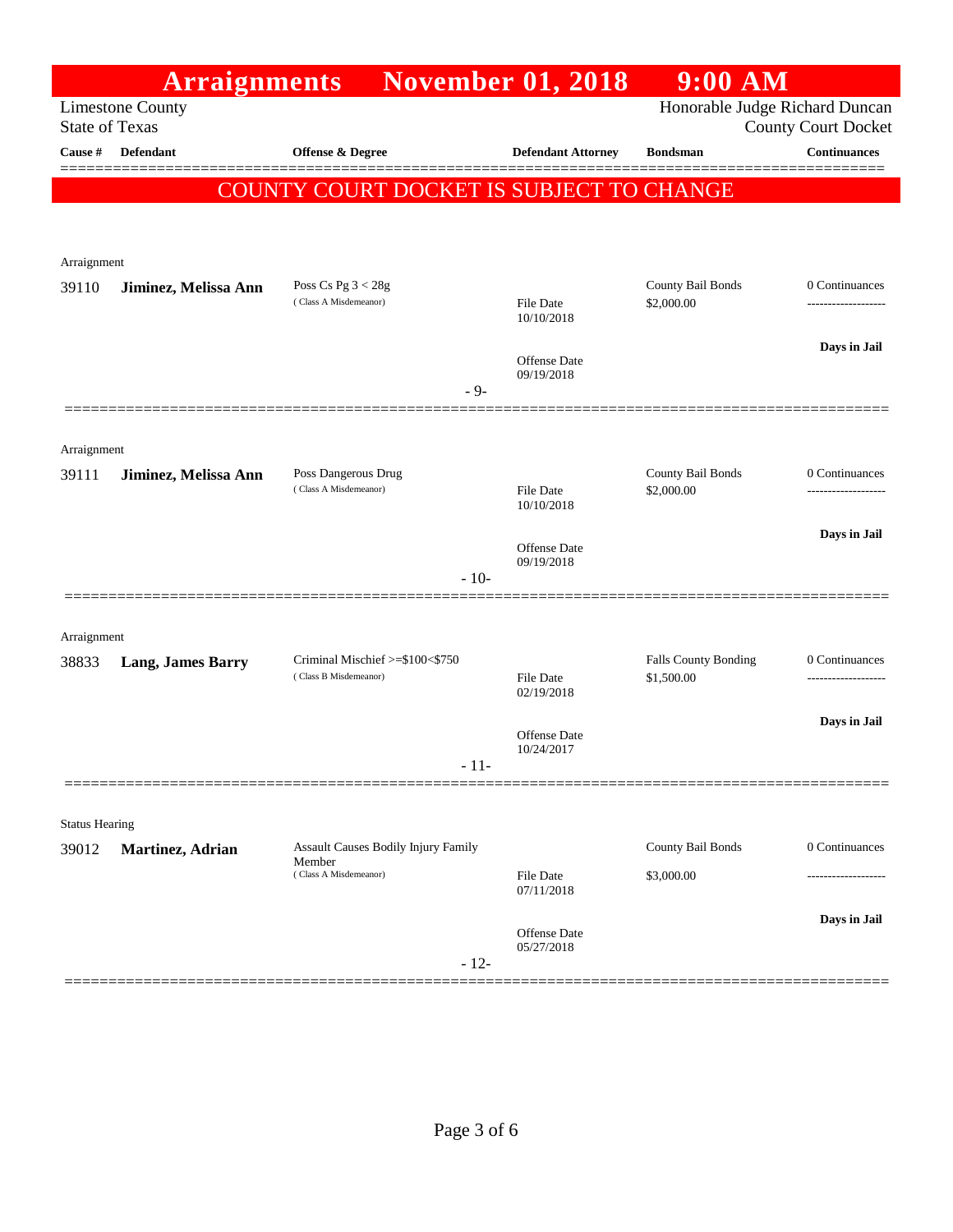|                       | <b>Arraignments</b>     |                                          |        | <b>November 01, 2018</b>       | $9:00$ AM           |                                                              |
|-----------------------|-------------------------|------------------------------------------|--------|--------------------------------|---------------------|--------------------------------------------------------------|
| <b>State of Texas</b> | <b>Limestone County</b> |                                          |        |                                |                     | Honorable Judge Richard Duncan<br><b>County Court Docket</b> |
| Cause #               | <b>Defendant</b>        | Offense & Degree                         |        | <b>Defendant Attorney</b>      | <b>Bondsman</b>     | <b>Continuances</b>                                          |
|                       |                         | COUNTY COURT DOCKET IS SUBJECT TO CHANGE |        |                                |                     |                                                              |
|                       |                         |                                          |        |                                |                     |                                                              |
|                       |                         |                                          |        |                                |                     |                                                              |
| Arraignment<br>39089  | <b>McCrary</b> , Robin  | Theft Prop >=\$100<\$750                 |        |                                |                     | 0 Continuances                                               |
|                       | <b>Christine</b>        |                                          |        |                                |                     |                                                              |
|                       |                         | (Class B Misdemeanor)                    |        | <b>File Date</b><br>09/17/2018 |                     |                                                              |
|                       |                         |                                          |        |                                |                     | Days in Jail                                                 |
|                       |                         |                                          |        | Offense Date<br>04/07/2018     |                     |                                                              |
|                       |                         |                                          | $-13-$ |                                |                     |                                                              |
|                       |                         |                                          |        |                                |                     |                                                              |
| Arraignment<br>39100  | Mendoza, Ricardo        | Poss Marij <2oz                          |        |                                | Freebird Bail Bonds | 0 Continuances                                               |
|                       | <b>Jesus</b>            | (Class B Misdemeanor)                    |        |                                |                     |                                                              |
|                       |                         |                                          |        | <b>File Date</b><br>10/01/2018 | \$2,000.00          | -----------------                                            |
|                       |                         |                                          |        | Offense Date                   |                     | Days in Jail                                                 |
|                       |                         |                                          | $-14-$ | 08/09/2018                     |                     |                                                              |
|                       |                         |                                          |        |                                |                     |                                                              |
| Arraignment           |                         |                                          |        |                                |                     |                                                              |
| 39097                 | <b>Nearn, Phillips</b>  | Poss Marij <2oz                          |        |                                | County Bail Bonds   | 0 Continuances                                               |
|                       | <b>Douglas</b>          | (Class B Misdemeanor)                    |        | <b>File Date</b>               | \$2,000.00          | .                                                            |
|                       |                         |                                          |        | 10/01/2018                     |                     |                                                              |
|                       |                         |                                          |        | Offense Date                   |                     | Days in Jail                                                 |
|                       |                         |                                          | $-15-$ | 08/31/2018                     |                     |                                                              |
|                       |                         |                                          |        |                                |                     |                                                              |
| Arraignment           |                         |                                          |        |                                |                     |                                                              |
| 39096                 | Rabb, Miranda Sue       | Poss Marij <2oz                          |        |                                | County Bail Bonds   | 0 Continuances                                               |
|                       |                         | (Class B Misdemeanor)                    |        | <b>File Date</b><br>10/01/2018 | \$2,000.00          | .                                                            |
|                       |                         |                                          |        |                                |                     | Days in Jail                                                 |
|                       |                         |                                          |        | Offense Date<br>08/31/2018     |                     |                                                              |
|                       |                         |                                          | $-16-$ |                                |                     |                                                              |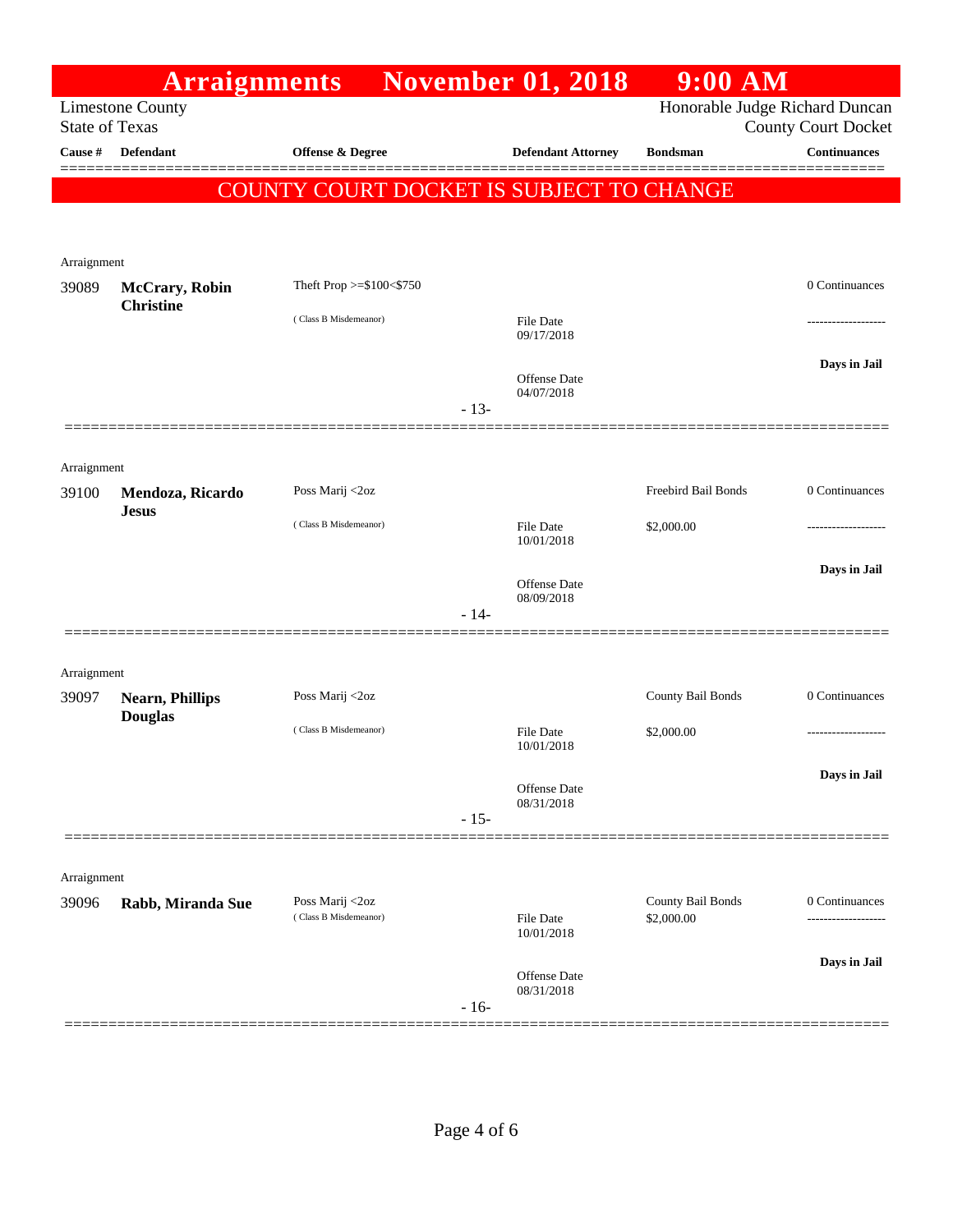|                       | <b>Arraignments</b>          |                                                          | <b>November 01, 2018</b>             | $9:00$ AM                          |                            |
|-----------------------|------------------------------|----------------------------------------------------------|--------------------------------------|------------------------------------|----------------------------|
| <b>State of Texas</b> | <b>Limestone County</b>      |                                                          |                                      | Honorable Judge Richard Duncan     | <b>County Court Docket</b> |
| Cause #               | Defendant                    | <b>Offense &amp; Degree</b>                              | <b>Defendant Attorney</b>            | <b>Bondsman</b>                    | <b>Continuances</b>        |
|                       |                              | COUNTY COURT DOCKET IS SUBJECT TO CHANGE                 |                                      |                                    |                            |
|                       |                              |                                                          |                                      |                                    |                            |
| Arraignment           |                              |                                                          |                                      |                                    |                            |
| 39104                 | <b>Radke, Taylor Ann</b>     | Poss Cs Pg $3 < 28g$                                     | Sanders, Raymond L.                  | Freebird Bail Bonds                | 0 Continuances             |
|                       |                              | (Class A Misdemeanor)                                    | File Date<br>10/10/2018              | \$5,000.00                         | -------------------        |
|                       |                              |                                                          | Offense Date                         |                                    | Days in Jail               |
|                       |                              | $-17-$                                                   | 06/06/2018                           |                                    |                            |
|                       |                              |                                                          |                                      |                                    |                            |
| Arraignment           |                              |                                                          |                                      |                                    |                            |
| 36785                 | <b>Shaeffer, Melody</b>      | Theft Prop>=\$20<\$500 By Check<br>(Class B Misdemeanor) | <b>File Date</b>                     | T Chapman Bail Bonds<br>\$1,000.00 | 0 Continuances             |
|                       |                              |                                                          | 01/08/2014                           |                                    | Days in Jail               |
|                       |                              |                                                          | Offense Date<br>06/16/2012           |                                    |                            |
|                       |                              | $-18-$                                                   |                                      |                                    |                            |
|                       |                              |                                                          |                                      |                                    |                            |
| Arraignment<br>39118  | <b>Smalley, James Calvin</b> | Poss Dangerous Drug                                      | Reed, Stephen M.                     | Personal Bond                      | 0 Continuances             |
|                       |                              | (Class A Misdemeanor)                                    | <b>File Date</b><br>10/19/2018       | \$3,000.00                         |                            |
|                       |                              |                                                          | Offense Date                         |                                    | Days in Jail               |
|                       |                              | - 19-                                                    | 08/01/2018                           |                                    |                            |
|                       |                              |                                                          |                                      |                                    |                            |
| Arraignment           |                              |                                                          |                                      |                                    |                            |
| 39119                 | <b>Smalley, James Calvin</b> | Poss Dangerous Drug<br>(Class A Misdemeanor)             | Reed, Stephen M.<br><b>File Date</b> | Personal Bond<br>\$3,000.00        | 0 Continuances             |
|                       |                              |                                                          | 10/19/2018                           |                                    |                            |
|                       |                              |                                                          | Offense Date<br>08/01/2018           |                                    | Days in Jail               |
|                       |                              | $-20-$                                                   |                                      |                                    |                            |